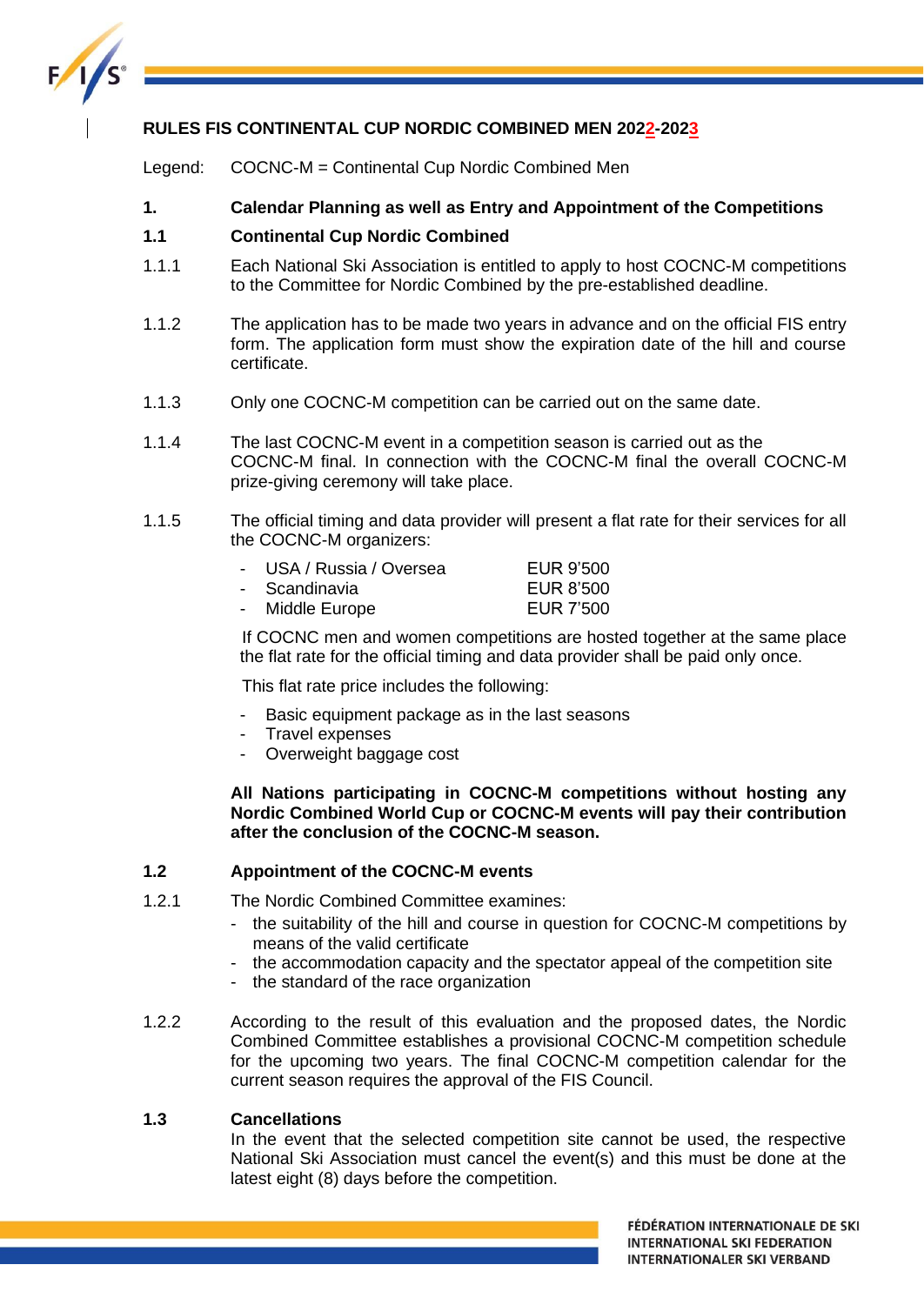# **1.4 Waxing Cabins and Changing Area**

The Organizing Committee is obliged to provide the necessary waxing cabins, as well as a separate changing area at disposal of the teams without any additional costs for the nations.

# **2. Participation Right for COCNC-M Competitions**

- **2.1** Allowed to start are.
	- Competitors, who are born in 2006 an earlier.
	- Only competitors with a FIS-Code are allowed to be entered.
	- Each National Ski Association has full responsibility for the qualification of its competitors for COCNC-M competitions and for their ability to handle the jumping hills being used.

# **2.2 Number of Participants for the National Ski Associations**

The number of COCNC-M participants will be calculated periodically according to the Continental Ranking List (CRL), see art. 2.3

The basis for the calculation is:

- the top 50 competitors of the CRL with a maximum of eight (8) athletes per nation
- each nation with less than four (4) athletes in the nations quota or without nations quota is entitled to enter up to four (4) athletes as a maximum
- the host nation has the right to enter an additional National Group of four (4) athletes (group 1-A)
- the maximum starting quota of the host nation can therefore be twelve (12), however, all other participating nations up to a maximum quota of eight (8) athletes
- If more than four (4) COCNC-M competitions are planned to be carried out in one country, the host nation is only entitled to enter a National Group in a maximum of four (4) competitions per competition season. This limit will be not applied to competitions replaced from another host country.

# **2.3 Continental Ranking List**

The quota calculation will be done according to the Continental Ranking List (CRL), which is established according to the following criteria:

- The points system is the same as for the COCNC-M Standing  $(1<sup>st</sup>$  rank 100 points, 30<sup>th</sup> rank 1 point)
- The competition results of the four (4) periods of the past COCNC-M season will gradually be replaced by the competition results of the four (4) periods of the current COCNC-M season.
- This updating procedure is repeated after each of the periods
- The top 50 competitors of this CRL will be taken into consideration for the quota calculation
- The nations quota is valid for the entire period that follows and is not affected by actual competition results.

# **3. COCNC-M Evaluation**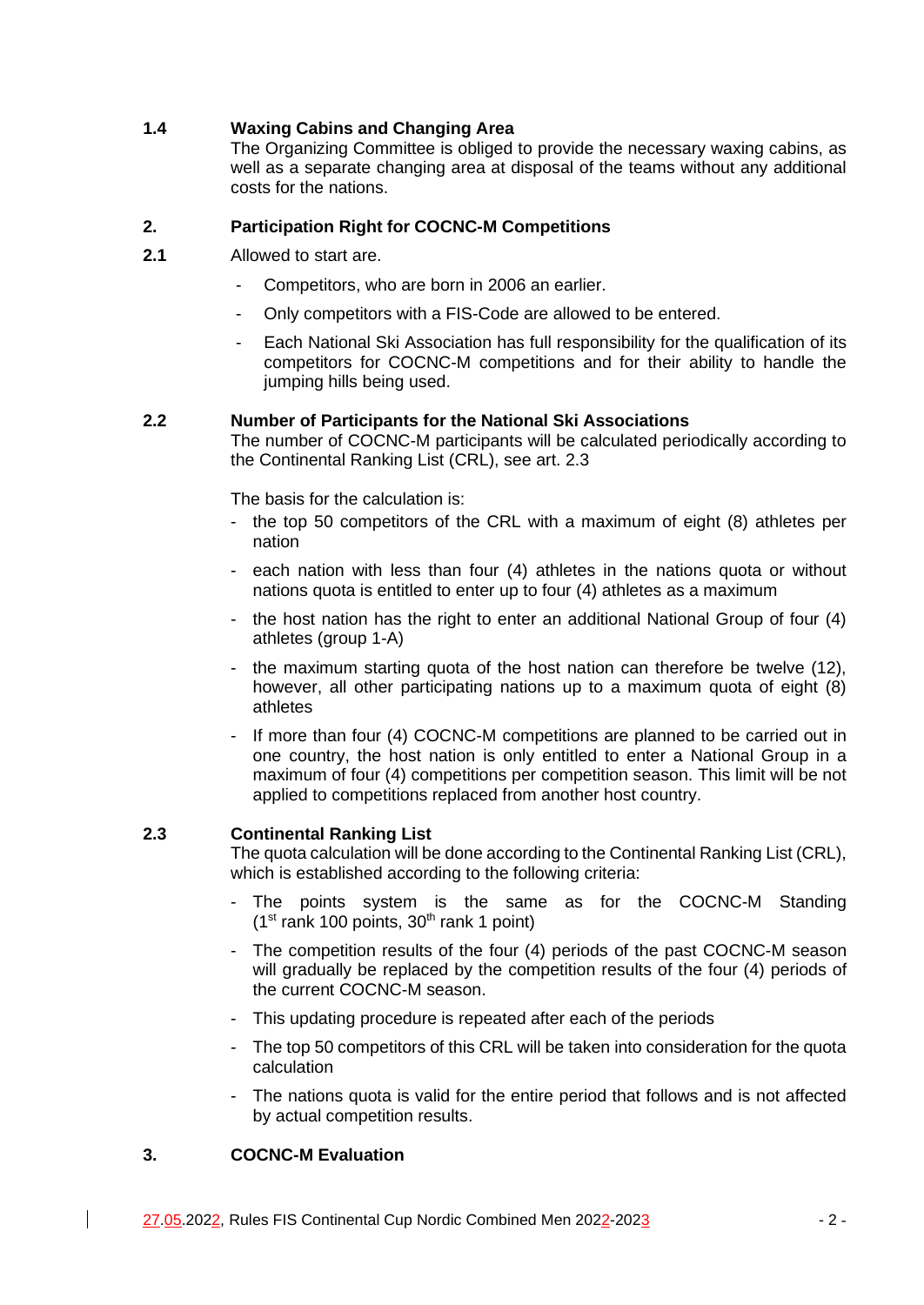# **3.1 Individual Competitions**

| $1st$ place = 100 points           | $16th$ place = 15 points |           |
|------------------------------------|--------------------------|-----------|
| $2nd$ place = 80 points            | $17th$ place = 14 points |           |
| $3rd$ place = 60 points            | $18th$ place = 13 points |           |
| $4th$ place = 50 points            | $19th$ place = 12 points |           |
| $5th$ place = 45 points            | $20th$ place = 11 points |           |
| $6th$ place = 40 points            | $21st$ place =           | 10 points |
| $7th$ place = 36 points            | $22nd$ place = 9 points  |           |
| $8th$ place = 32 points            | $23rd$ place = 8 points  |           |
| $9th$ place = 29 points            | $24th$ place = 7 points  |           |
| $10th$ place = 26 points           | $25th$ place =           | 6 points  |
| 11 <sup>th</sup> place = 24 points | $26th$ place =           | 5 points  |
| $12th$ place = 22 points           | $27th$ place =           | 4 points  |
| $13th$ place = 20 points           | $28th$ place =           | 3 points  |
| $14th$ place = 18 points           | $29th$ place =           | 2 points  |
| $15th$ place = 16 points           | $30th$ place =           | 1 point   |
|                                    |                          |           |

- 3.1.1 In case of equality in points between competitors each jumper receives the points corresponding to the rank (the following place is omitted).
- 3.1.2 A minimum of six (6) National Ski Associations must participate if a COCNC-M competition is to count for the COCNC-M evaluation.

# 3.1.3 **Continental Cup Standing**

The COCNC-M points of all Individual competitions of the current season will be counted for the COCNC-M overall winner. In case of an equality of points in the COCNC-M standings the better ranking order of the different competitions will be used to decide the ranking. If the competitors are still equal, the starting order will be drawn.

3.1.4 The current leader of the COCNC-M overall evaluation receives the "COCNC-M Leader bib" (the colour is green / RAL6018), which he is allowed to keep. The "COCNC-M Leader bib" has to be worn by the leader at the COCNC-M event, at the official winner's ceremony and at all official Ski Jumping trainings.

The leader bib has to be provided by the OC.

3.1.5 The leg bibs have to be provided by the OC.

# **3.2 Team Competitions**

# 3.2.1 **Team competition / Mixed Team competition (aliquote per gender)**

| $1st$ place = 400 points | $5th$ place = 200 points |
|--------------------------|--------------------------|
| $2nd$ place = 350 points | $6th$ place = 150 points |
| $3rd$ place = 300 points | $7th$ place = 100 points |
| $4th$ place = 250 points | $8th$ place = 50 points  |

#### 3.2.2 **Team Sprint Competition**

| $1st$ place = 200 points | $5th$ place = 100 points |
|--------------------------|--------------------------|
| $2nd$ place = 175 points | $6th$ place = 75 points  |
| $3rd$ place = 150 points | $7th$ place = 50 points  |
| $4th$ place = 125 points | $8th$ place = 25 points  |

3.2.3 In case of equality of points of teams, each team obtains the points corresponding to the rank. The following place is omitted.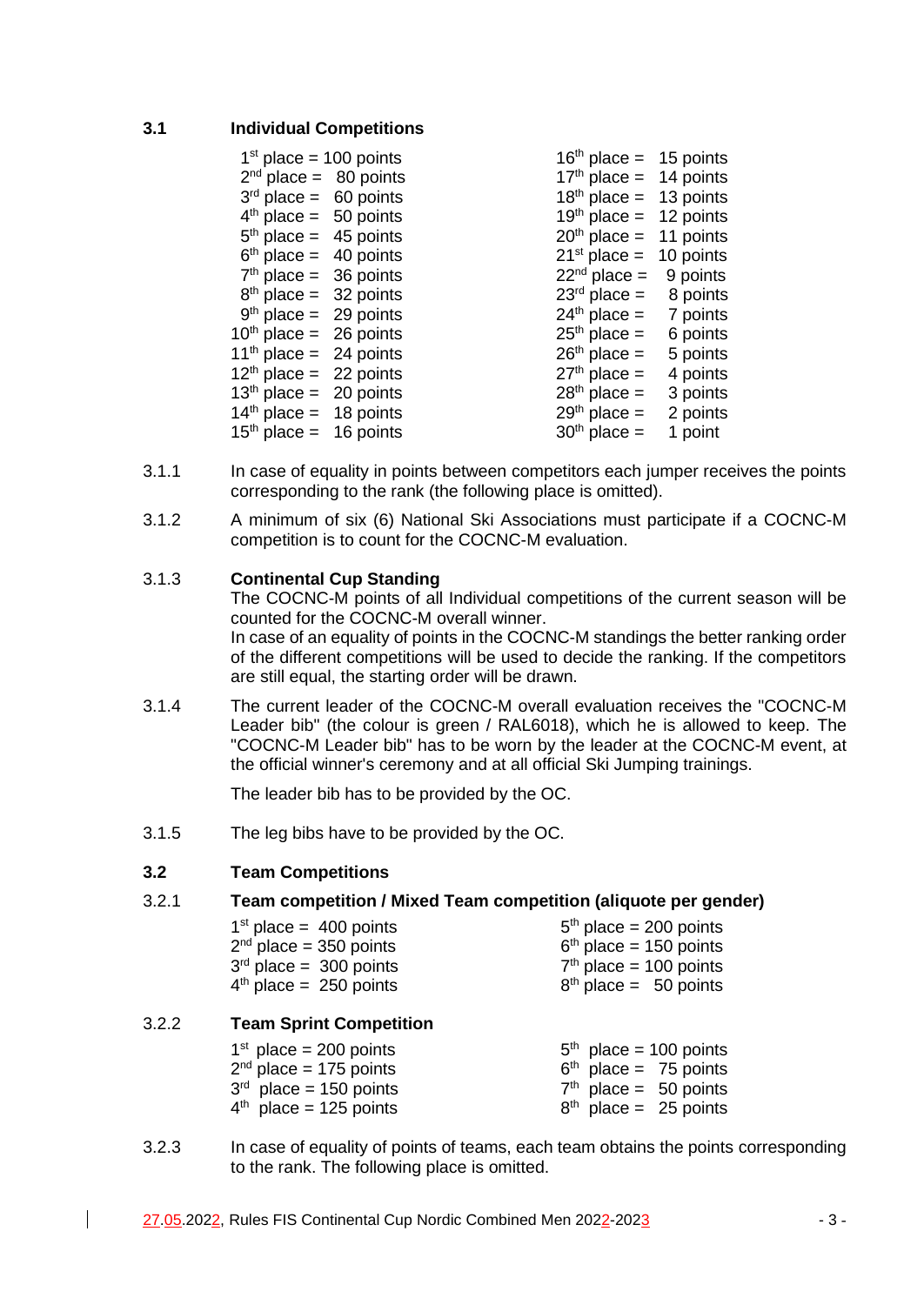3.2.4 At least six (6) National Ski Associations must participate if a COCNC-M Team competition is to count for the COCNC-M Nations Cup.

# 3.2.5 **COCNC-M Nation Cup**

The sum of the points of all competitors from one nation of all COCNC-M competitions of the current season – including the points of the Team, share of Mixed Team and Team Sprint Competitions – will be taken into consideration for the COCNC-M evaluation per nation.

In case of an equality of points in the COCNC-M nation's evaluation, the better ranking order of the different competitions (Individual, Team, Mixed Team and Team Sprint Competition) will decide.

# **4. Competition Mode and Starting Order**

- **4.1** The COCNC-M competitions have to be carried out according to ICR art. 540 and 541 (Individual competitions) with the following supplements:
- 4.1.1 For the competition round in Ski Jumping the number of competitors will be divided into three groups. The number sequence of the groups is as follows:
	- Group I-A of the organizing country
	- Group I and II (athletes without COCNC-M points)
	- Group III (athletes with COCNC-M points)

The starting order within the group will be determined as follows:

- Group I-A: draw or seeding
- Group I and II: draw
- Group III: reverse order of the actual COCNC-M standings. As soon as athletes appear in the COCNC-M standings they are seeded in group III according to their ranking. For the first COCNC-M competition of the season, the final COCNC-M standing of the past season is decisive.
- 4.1.2 The COCNC-M Team competitions, Team Sprint competitions and the Mixed Team competitions have to be carried out according to the ICR rules art. 542, 543 and 544 with the following supplements: Each nation can start with one (1) team in Team and Mixed Team competitions. At a Team Sprint competition three (3) teams per Nation are qualified. The organizing nation can enter an additional team. The distribution of points will be carried out only for one (1) team per nation.

# 4.1.2.1 **Starting order in Team competitions**

The starting order will be based on the reverse order of the actual COCNC-M Nations Standings. The starting order for the Mixed Team event will be based on the reverse order of the total sum of the COCNC Nations Standings men and women.

# 4.1.3 **Provisional Competition Round (PCR)**

The Jury is entitled to decide if a PCR takes place.

Addition: The Provisional Competition round will be carried out according to the regulations of a competition round. The scores can be used as a result for the start of the CC race only if the actual competition round ski jumping cannot be carried out. This score can be used only one time as a maximum for a weekend. If the PCR will be used all athletes starting in the PCR can start at the Cross-Country race.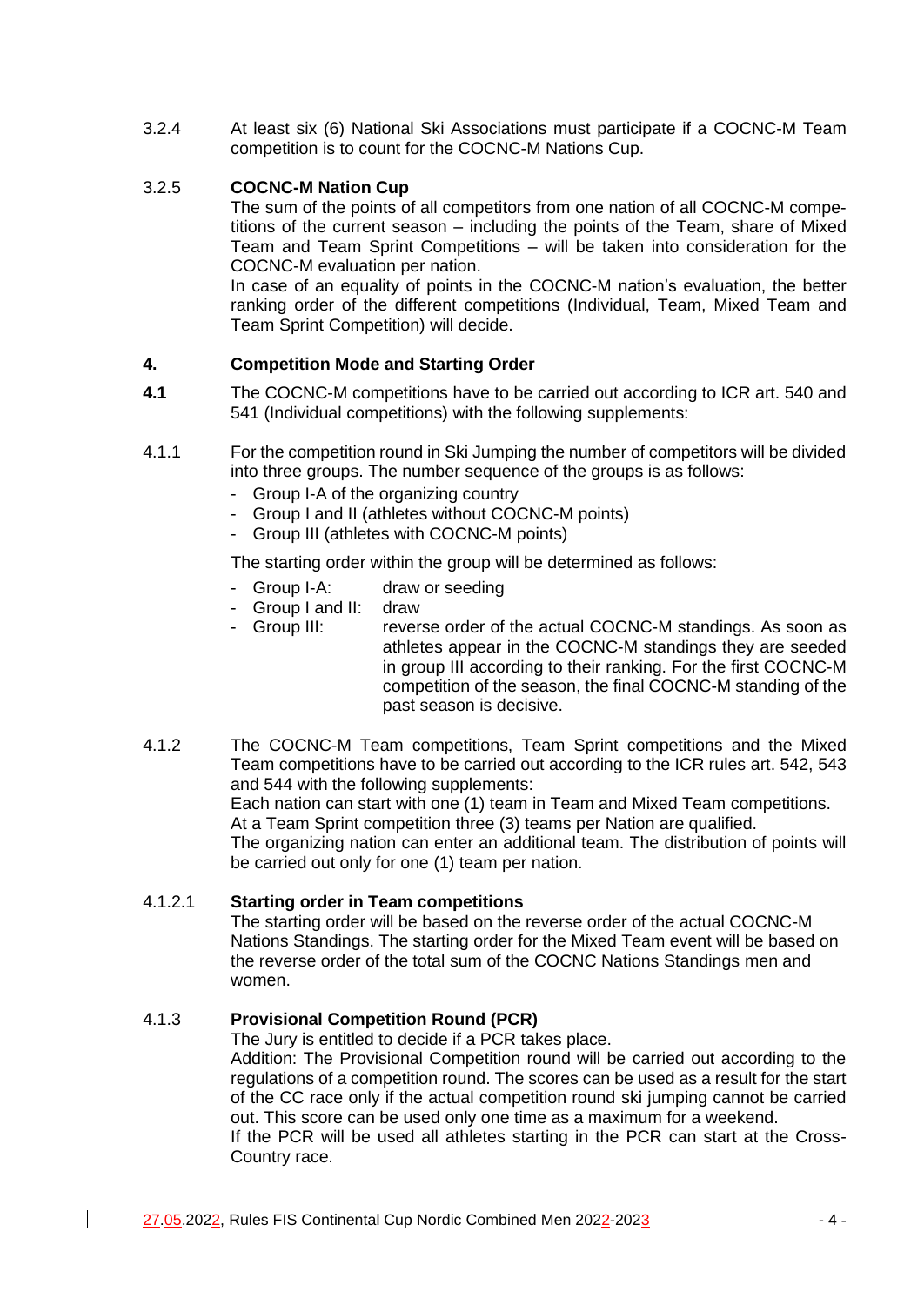# 4.1.4 **Continental Cup Tour**

- Day 1: 1 jump / 5 km Individual Gundersen or Mass Start
- Day 2: 1 jump / 10 km Individual Gundersen or Mass Start
- Day 3: 1 jump / 10 km Individual Gundersen

Addition:

- All athletes are allowed to start
- Each Individual Gundersen/Mass Start competition will receive Continental Cup points, see art. 3.1 and count to the overall Continental Cup men.

In case of equality in points between competitors, each athlete receives the points corresponding to the rank (the following place is omitted).

• The sum of the Continental Cup points of all tour competitions will be taken into consideration for the overall tour ranking.

In case of an equality of points in the overall tour ranking, the better ranking in the different competitions will decide.

### 4.1.4.1 **Competition realization - Continental Cup Tour**

Ski jumping: See ICR art 525.1.1 Cross-Country race: See ICR art 525.2.1 and 523.2.2 The PCR will be carried out according art 4.1.3.

### 4.1.4.2 **Prize Money - Continental Cup Tour**

The top three (3) athletes in each Individual competition share the prize-money of CHF 800,-- see art. 4.1.4.3.

The rest of the prize money goes in an overall pool which is distributed to the overall top 6 athletes of the tour ranking, see art. 4.1.4.4.

#### 4.1.4.3

| <b>Place</b> | Day 1<br>CHF | Day 2<br>CHF | Day 3<br>CHF |
|--------------|--------------|--------------|--------------|
|              |              |              |              |
|              | 400          | 400          | 400          |
|              | 250          | 250          | 250          |
|              | 150          | 150          | 150          |

| 4.1.4.4 | $1^{st}$ place = CHF 600,-- | $4^{th}$ place = CHF 250,-- |  |
|---------|-----------------------------|-----------------------------|--|
|         | $2^{nd}$ place = CHF 500,-- | $5th$ place = CHF 200,--    |  |
|         | $3rd$ place = CHF 400,--    | $6th$ place = CHF 150,--    |  |

# 4.1.5 **Season Finale**

If the last competition of the season is a "final with 2 jumps and 15 km race" for the second competitive jumping round (final), they start with the same start number but in reverse order of the collective points score from the first competitive round. The final round must start 20 minutes after the end of the first competition round. The jumpers who are not at the start on time are disqualified.

### 4.1.6 **Formats**

The Nordic Combined Committee is entitled to propose other formats to use in the Continental Cup series as long as the format is described in the ICR, the WCNC-M or COCNC-M rules.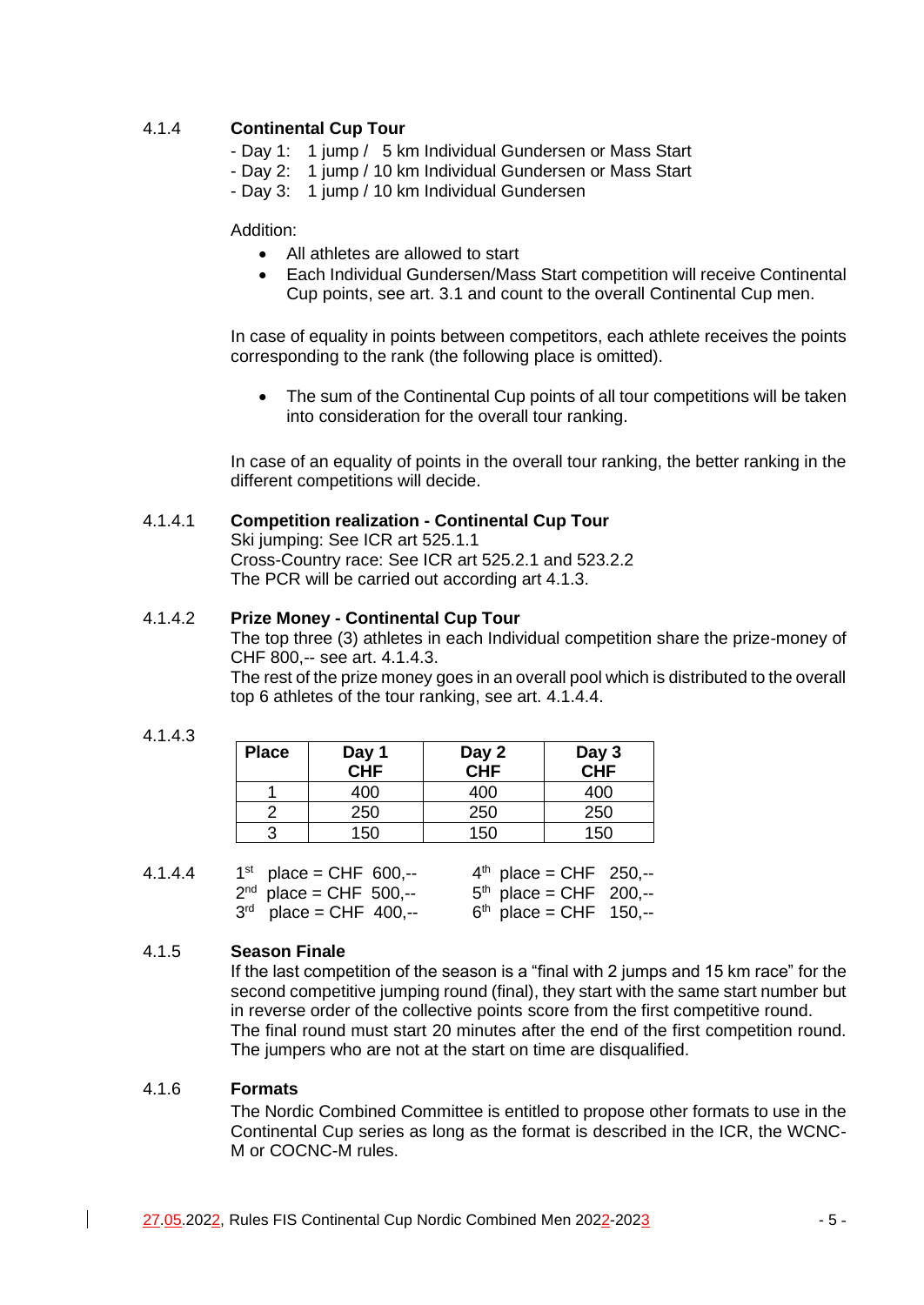# 4.1.7 **Non-qualified athletes**

Non-qualified athletes cannot be nominated as fore jumpers for the respective competition if another Individual competition of the series is scheduled for the same competition weekend / event / place.

The jury is allowed to nominate fore-jumpers from the non-qualified athletes in exceptional cases. The respective athletes need to be qualified according to FIS and NSA rules and regulations.

# **5. COCNC-M Prizes**

# **5.1 Prize Money**

The Organizing Committee must provide prize money of at least the following amount in Swiss Francs (CHF) per competition:

# **Individual competition: CHF 1'500**, divided between the top six (6) athletes:

| $1st$ place = | CHF 500.-- |
|---------------|------------|
| $2nd$ place = | CHF 400.-- |
| $3rd$ place = | CHF 300.-- |
| $4th$ place = | CHF 150.-- |
| $5th$ place = | CHF 100.-- |
| $6th$ place = | CHF 50.--  |

# **Team competition and Mixed Team competition: CHF 1'500**,

divided between the top three (3) teams:

| $1st$ place = | CHF 800.-- |
|---------------|------------|
| $2nd$ place = | CHF 500.-- |
| $3rd$ place = | CHF 200.-- |

**Team Sprint competition: CHF 1'500**, divided between the top three (3) teams:

| $1st$ place = | CHF 800.-- |
|---------------|------------|
| $2nd$ place = | CHF 500.-- |
| $3rd$ place = | CHF 200.-- |

# **5.2 FIS Continental Cup Trophy**

The COCNC-M overall winner receives the Continental Cup trophy. The first six (6) competitors receive a FIS COC medal.

# **5.3 FIS Nations Continental Cup Trophy**

The winner of the FIS Nations Continental Cup men receives the FIS Nations Continental Cup Trophy.

# **5.4 Provision of Awards**

The trophies and the medals will be provided by the FIS.

# **5.5 Presentation**

The Continental Cup trophies and the medals shall only be awarded at the COCNC-M final.

# **6. Payment of COCNC-M Expenses**

# **6.1 COCNC Men**

Every COCNC-M organizer must take over the following costs for each participating National Association according to the following key:

- three (3) athletes per nation (except National Group)
- one (1) officials per nation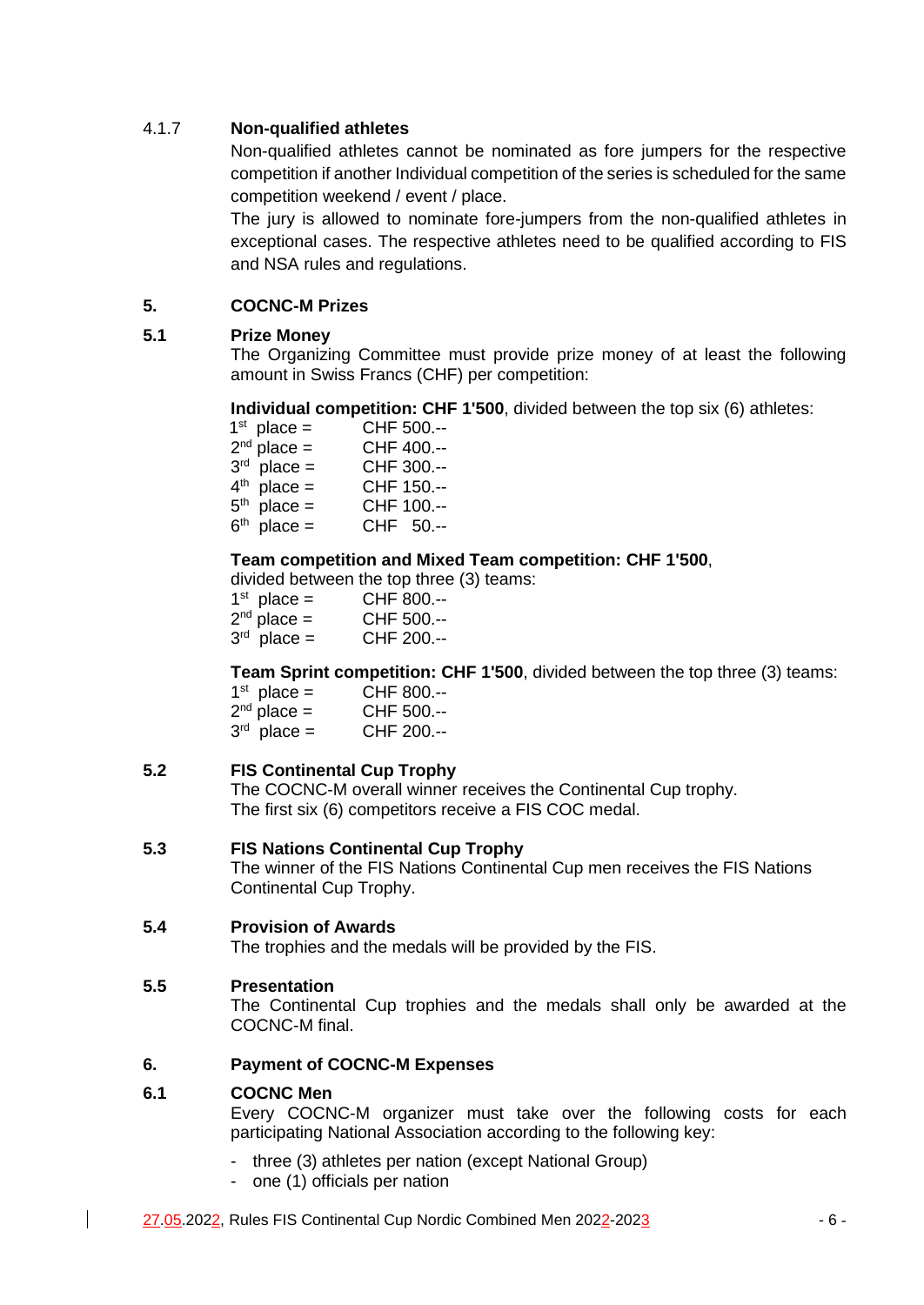# 6.1.1 **COCNC Men and Women competition together in the same place**

Every COCNC organizer must take over the following costs for each participating National Association according to the following key:

### COCNC-M

- two (2) athletes per nation (except National Group)
- one (1) official per nation and

COCNC-W

- two (2) athletes per nation
- one (1) official per nation

# 6.1.2 **Accommodation**

Room and full pension in a good hotel in the competition resort for the duration of the event, beginning one night before the first official training resp. the following night after the last competition. Remark: Only until the last day of the competition, if wind/gate system is used.

For competitors and officials not included in the quota, the Organizing Committee has to provide accommodation and meals at least 25% below the normal price at the host venues, whereby CHF 125,-- is the maximum price.

Teams booking accommodation themselves have to present the invoice to the OC for reimbursement. Max CHF 125,-- will be reimbursed pr. competitor.

An invitation and information packet must be sent by the organizer to each National Ski Association. Participating teams must enter their competitors prior to the published entry deadline. By doing so, secure their required number of booked reservation.

For booked room reservation not used, the organizer has the right to demand a cancellation fee from the resp. National Ski Association.

By no means is the organizer or the hotel manager are allowed to demand the vacating of the rooms on the day of the competition without agreement of the team captain.

# 6.1.3 **Transportation**

The organizer has to provide and take over a shuttle service between the accommodation and the competition site.

# **6.2 Division into periods**

The FIS COCNC Men calendar **2022-2023** is divided into the following four (4) periods:

| 1 <sup>st</sup> Period: | 09.12.2022 - 18.12.2022 (USA TBC - Ruka) |                      |
|-------------------------|------------------------------------------|----------------------|
| 2 <sup>nd</sup> Period: | $07.01.2023 - 22.01.2023$                | (TBC - GER)          |
| 3rd Period:             | $17.02.2023 - 26.02.2023$                | (Rena - Klingenthal) |
| 4 <sup>th</sup> Period: | $17.03.2023 - 19.03.2023$                | (Lahti)              |

**6.3** The reimbursement of expenses for travel and accommodation for the TD, the TD Assistant and the foreign Jumping Judge has to be paid according to ICR art. 505.3

# **7. Media Service**

Each Continental Cup organizer should get in touch with the FIS Media Coordinator Nordic Combined before the season to discuss the cooperation before and during the event weekend and the expectations/deliverables regarding information/result and media services.